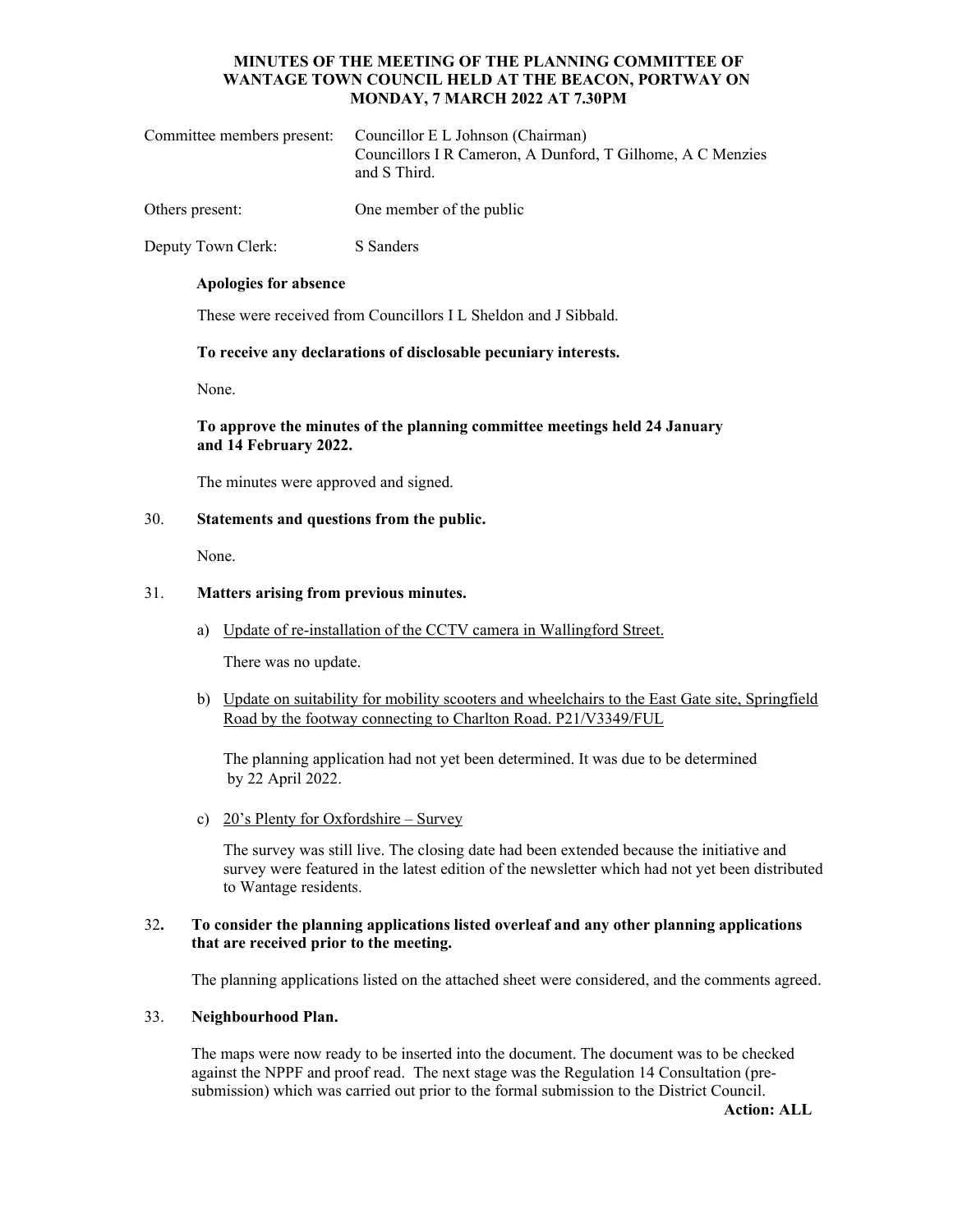# 34. **Driverless Bus**

The Chairman spoke about driverless busses that operate on a local employment site. It was agreed that the operator should be approached to gauge their interest in trialling a driverless bus in Wantage in the future. **Action: Chairman/Deputy Clerk**

# 35. **Fix My Street Super User**

 Oxfordshire County Council currently run a scheme where volunteers are recruited and trained to be Super Users on the Fix my Street reporting website. They were seeking volunteers from Wantage who could raise work orders directly to a contractor. It was agreed that the Deputy Clerk should invite the appropriate person from Oxfordshire County Council to explain the process before deciding if Wantage Town Council would like to support/promote the search for volunteers. **Action: Deputy Clerk** 

# 36**. Other Business**

None

The meeting closed at 8.40 pm

----------------------------------------------

# **PLANNING RECOMMENDATIONS**

a) P22/V0356/LDP Formation of a habitable room in roofspace with rear dormer and gable built up. 61 Orchard Way, Wantage, OX12 8EB

Noted. Would like the regulations pertaining to lawful development checked regarding the balconette.

b) P22/V0386/FUL Variation of condition 2 (approved drawings), 3 (materials), 4 (surface water drainage). 5 (foul water drainage), 6 (tree protection), & 7 (boundary details) on application P20/V3186/FUL. (New dwelling to rear of existing, and new address thereto) 48 Charlton Road, Wantage, OX12 8HG

No objection, but would like to see corrected drainage plans that correspond with the way the house is shown on the plans.

c) P22/V0286/FUL Erection of Class E retail foodstore with associated car parking, access, landscaping and associated engineering works. Land at Grove Road for GSC Estates (Wantage) Limited and Lidl Great Britain Limited.

No objection but would like the following noted: Wantage Town Council does not believe the intended site is the best location but recognises the need for additional capacity and choice for local residents. Would like to see the entrance/exit re-examined for the safety of pedestrians and cyclists given the recent changes to the Highway Code. Would like to see a left hand turn only for vehicles exiting the site. Would like to see what the provision is for staff parking.

d) P22/V0282/HH Erection of a conservatory to rear elevation. 18 Scantlebury Way,Wantage, OX12 8GI No objection.